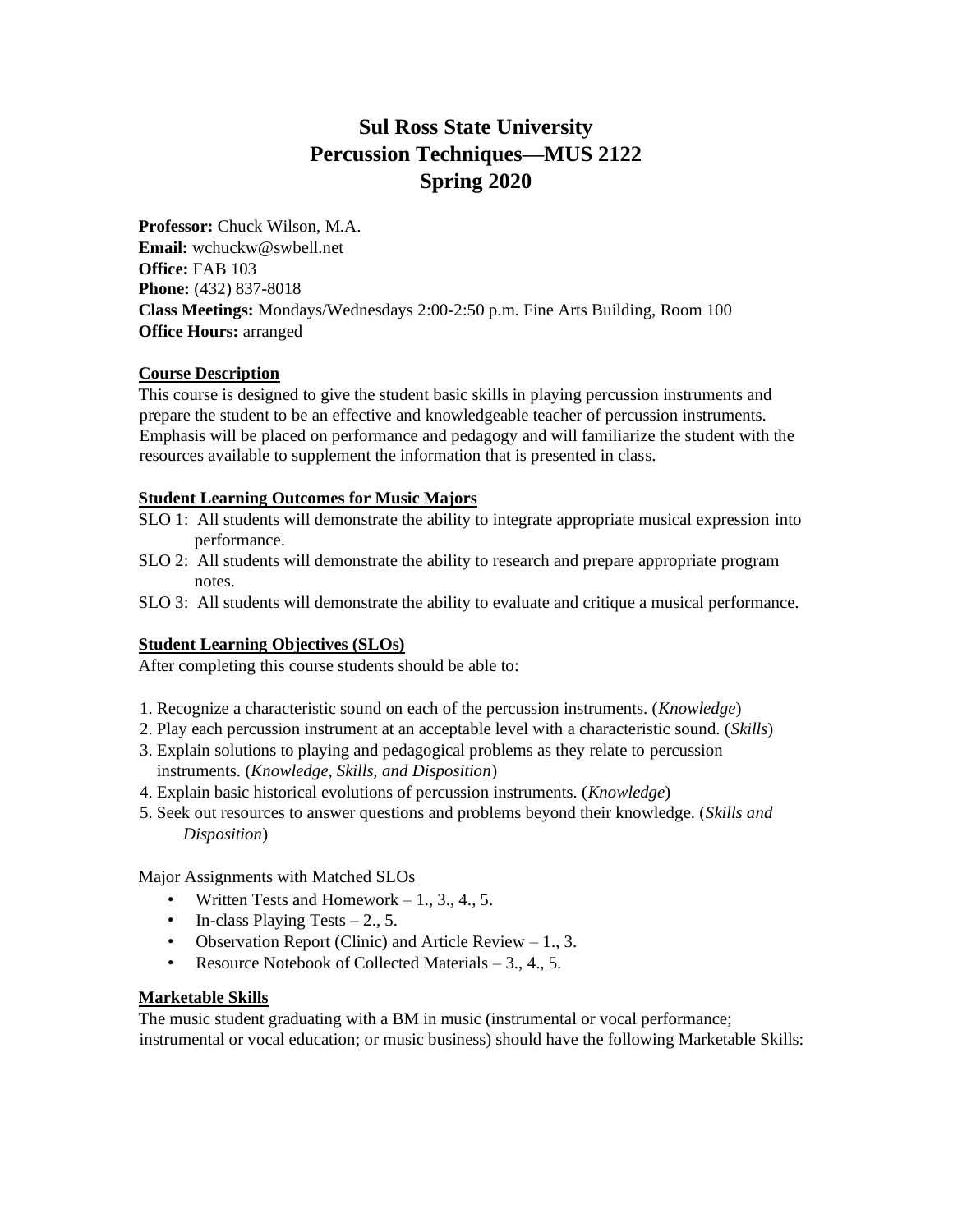- 1. \*Ability to collaborate and network with others to achieve a shared goal, utilizing problem solving, flexibility and improvisation, and consideration of others' thoughts and creative processes.
- 2. \*Proficiency in public speaking and writing about music, especially in teaching basic musical concepts to all ages and incorporating technology for presentation and production.
- 3. \*Ability to prepare and perform a program of age-appropriate, relevant, and diverse repertoire, as an individual or part of an ensemble, to an audience, advocating for the arts through engaging with and serving the community.
- 4. Experience using problem solving skills and abstract thinking to analyze compositions and examine their aesthetic through musical and extra-musical concepts, such as historical context and text setting.
- 5. Ability to create and disseminate basic marketing and public relations materials, as well as resumes, websites, and digital portfolios.

*Marketable Skills specifically addressed by this course indicated with \** 

#### **Required Materials**

https://www.steveweissmusic.com/product/stick-pack/stick-mallet-pack

#### **Class Attendance and Participation** o

Students are expected to follow university attendance and tardy policies.

## **Grading Procedures**

# *Your final grade will be determined by the following formula:*

- 30% Daily work (worksheets, participation)
- 30% Playing tests
- 40% Projects/Exams

#### **Special Needs**

Sul Ross State University is committed to equal access in compliance with the Americans with Disabilities Act of 1973. It is the student's responsibility to initiate a request for accessibility services. Students seeking accessibility services must contact Rebecca Greathouse Wren, M.Ed., LPC-S, Director of Counseling and Accessibility, Ferguson Hall, Room 112. The mailing address is P.O. Box C-122, Sul Ross State University, Alpine, Texas 79832. Telephone: 432- 8378691. E-mail: rebecca.wren@sulross.edu.

#### **Tentative Weekly Course Outline (Subject to change)**

Week 1:

- Percussion basic understanding
- Mallet grip and orchestra bells (glockenspiel)

Week 2:

- Review single mallet grip, discuss double mallet grip
- Work on performing on bells
- Playing test  $1 scales$